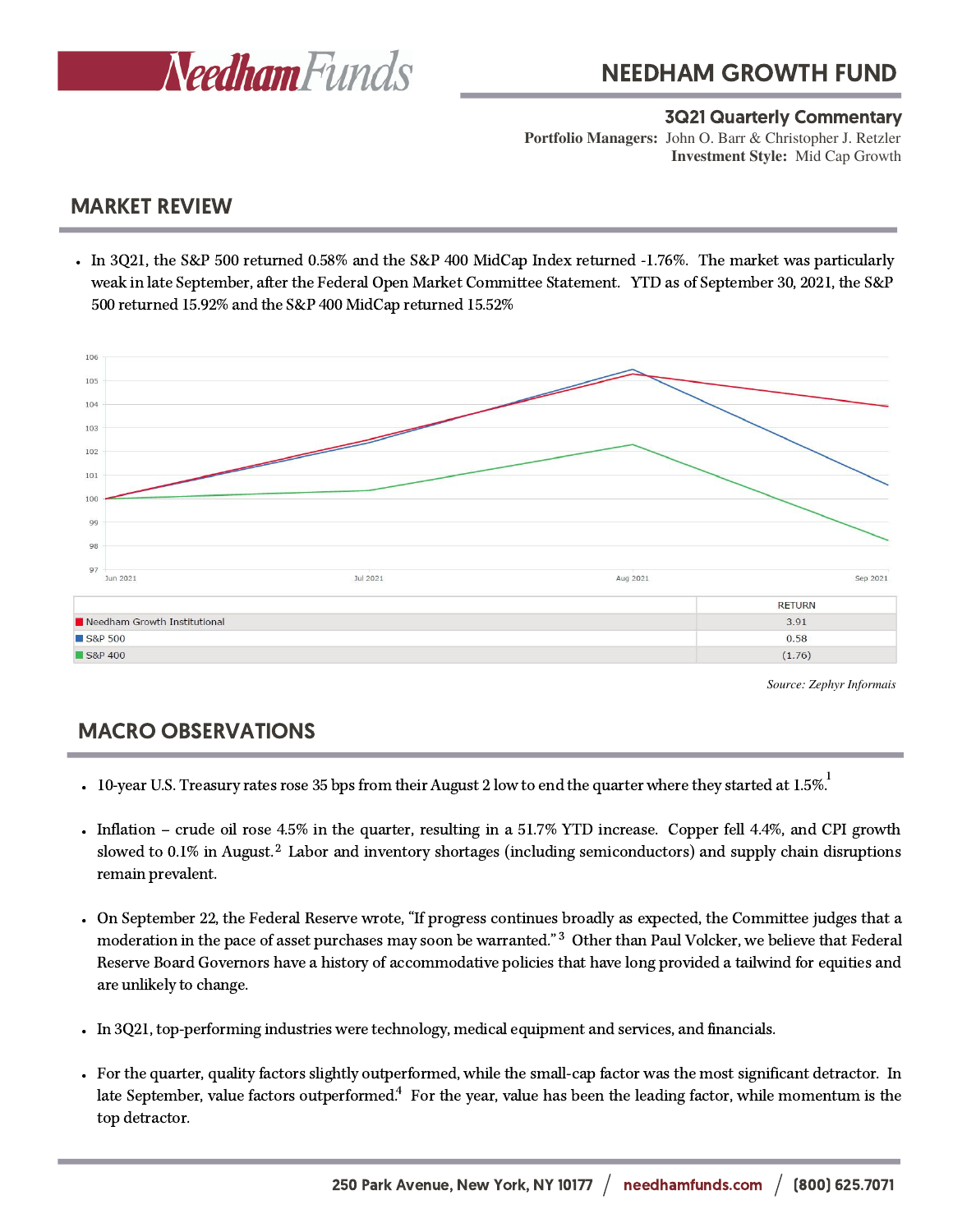

# NEEDHAM GROWTH FUND

#### 3Q21 Quarterly Commentary

**Investment Style:** Mid Cap Growth **Portfolio Managers:** John O. Barr & Christopher J. Retzler

### IMPACTS ON PORTFOLIO PERFORMANCE

- The Fund's Institutional (NEEIX) and Retail classes (NEEGX) returned 3.91% and 3.81% respectively in 3Q21, outperforming the S&P 500's 0.58% and the S&P 400 MidCap's -1.76%. (The Fund's standardized performance is on p. 3.)
- The Fund's 3Q21 outperformance was a result of stock selection and the strong performance from concentrated positions in Aspen Aerogels Inc. (ASPN), Vicor Corporation (VICR), PDF Solutions, Inc. (PDFS), and Thermo Fisher Scientific, Inc. (TMO). These companies have small weightings in the indices relative to our positions. Aspen Aerogels was by far the top contributor.
- The Fund has a high quality factor, and quality factors outperformed in  $3021^{5}\,$
- KVH Industries (KVHI) was the only significant detractor, and its loss was less than each of the contributors mentioned above. Many holdings with higher valuations were detractors 3Q21.
- With 14% turnover, the Fund does not rotate into or out of sectors but invests in companies we believe can outperform over the long-term.

# PORTFOLIO CHANGES

- We did not add any new positions during the quarter. We took advantage of market weakness to add to several holdings. The most significant additions were to Big Commerce Holdings Inc. (BIGC), G1 Therapeutics, Inc. (GTHX), and Parsons Corporation (PSN).
- The Fund exited three small positions. We trimmed the position in Thermo Fisher Scientific, Inc (TMO) and cut the Datadog, Inc. Class A (DDOG) position by over half.

# LOOKING AHEAD & OPPORTUNITIES

- Many of our top small-cap portfolio holdings have made multi-year investments that we believe position them to deliver growth and positive returns over the next few years. We believe that if these investments succeed, they could provide a hedge to macroeconomic factors such as inflation.
- Aspen Aerogels, FormFactor, Inc. (FORM), KVH Industries Inc., PDF Solutions, Inc. (PDFS), Super Micro Computer Inc. (SMCI), Telos Corp. (TLS), and Vicor(VICR) are some of the Fund's significant holdings with such plans.
- We are also optimistic about the Fund's short- and long-term opportunities in semiconductor manufacturing technology.
- The Fund targets investments that we perceive to have significant, unrecognized growth opportunities. COVID-19 hastened the revolutionary development in technology and life sciences; the Fund is a long-term investor in companies that enable the research and manufacturing to bring these developments to market. Semiconductor manufacturing is an important example.
- Greater-than-benchmark exposure to high-quality stocks might position the Fund for outperformance in future periods of market weakness.